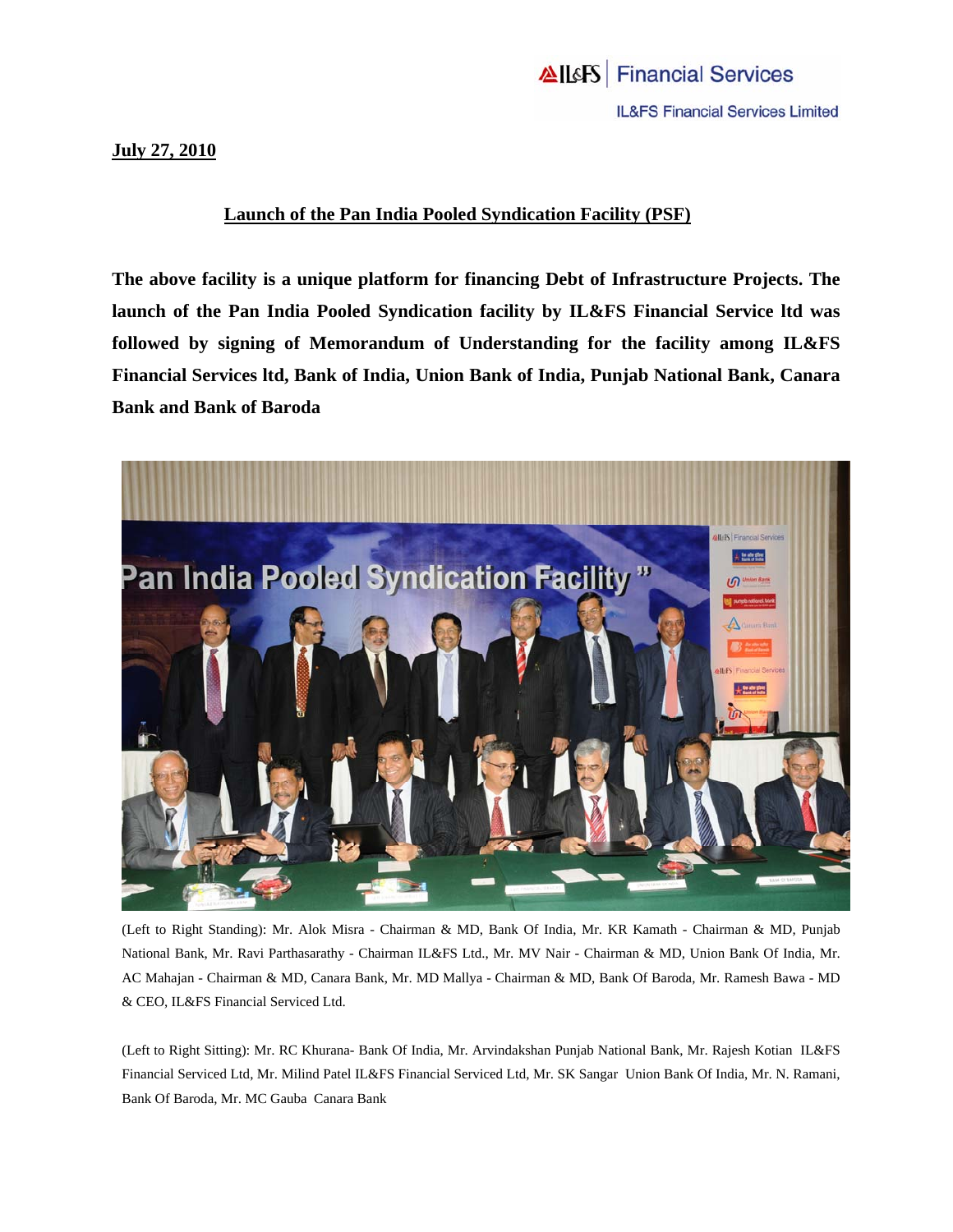## **About the Facility**

India is currently the fourth largest economy and one of the fastest growing countries in the world. The development of infrastructure on a sustainable basis is essential for the growth momentum. Towards this endeavor, a robust project finance framework is essential to facilitate ease in resource mobilization and thereby enable developers / promoters to focus energy primarily towards project execution and implementation

As a part of this framework, upfront availability of Funds for a project is of key importance. An early financial closure paves the way for completing project milestones on an accelerated basis. Banks and Financial Institutions are currently geared to meet the increased project funding demands of developers / corporates, and are willing to extend lines of credit / underwriting, on a prudent basis, to projects requiring non-recourse financing. Moreover, given the quantum of funds required in the infrastructure sector, it is equally important for financial intermediaries to de-risk their exposures in projects and participate in an underwriting on a distributed basis

Towards this end, the Company along with Five leading Institutions: Bank of Baroda, Bank of India, Canara Bank, Punjab National Bank and Union Bank of India, have conceptualized the creation of a funding pool aggregating Rs 2,750 Cr for meeting the requirements of Debt financing for Projects. The facility has been christened as the **Pan India Pooled Syndication Facility ("PSF")** to outline the joint effort of these Institutions to serve customers across India

The **PSF** has thus been conceptualized by the partners to facilitate efficient and faster financial closure of projects. This will complement the ongoing efforts of each participant to keep building up robust project financing capabilities, along with a strong advisory and syndication platform. The facility shall enable developers to keep limited number of projects open for Financial Closure, thereby reducing the project financial closure risk for infrastructure developers. The proposed Facility would provide a quicker decision and faster credit delivery platform to the infrastructure sector